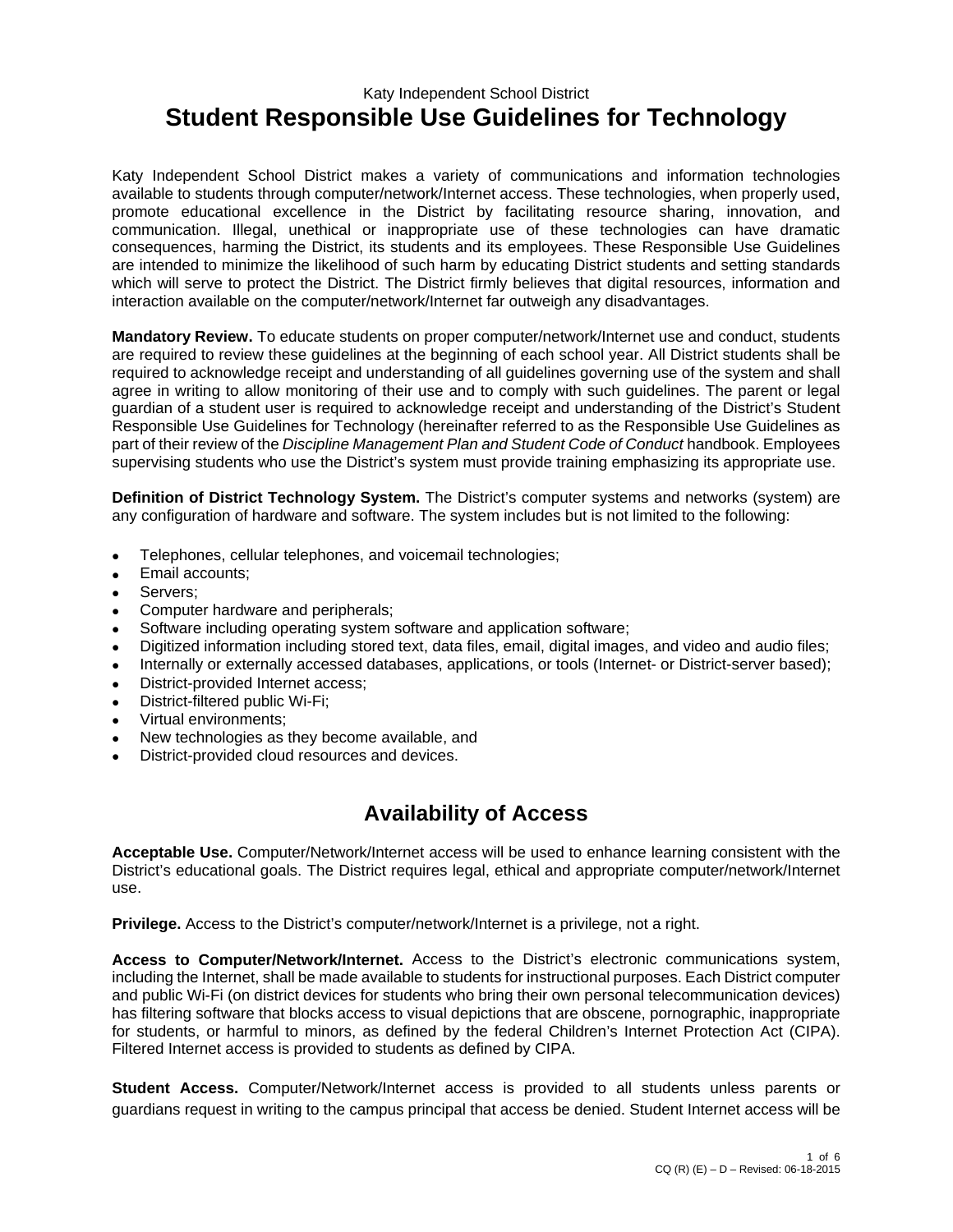under the direction and guidance of a District staff member. Students may also be allowed to use the local network and public Wi-Fi with campus permission.

**Students 13 or younger.** For students under the age of 13, the Children's Online Privacy Protection Act (COPPA) requires additional parental permission for educational software tools. Parents wishing to deny access to these educational tools must do so in writing to the campus principal indicating their child should be denied access to these tools. Examples of these tools are Discovery Education, blogs, and, Google Drive (grades 2-5). These tools can be accessed through the District's student Webpage.

**Use of Personal Telecommunication Devices.** The District believes technology is a powerful tool that enhances learning and enables students to access a vast amount of academic resources. The District's goal is to increase student access to digital tools and facilitate immediate access to technology-based information, much the way that students utilize pen and paper. To this end, the District will open a filtered, wireless network through which students in specific age groups will be able to connect privately owned (personal) telecommunication devices. Students using personal telecommunication devices must follow the guidelines stated in this document while on school property, attending any school-sponsored activity, or using the Katy ISD network.

- **Junior High and High School** Students are allowed to bring personal telecommunication devices that can access the Internet for educational purposes as determined by the classroom teacher. Students will be allowed to use the device between classes and in the cafeteria setting in a digitally responsible manner.
- **Elementary** Students in grades 2-5 are allowed to bring personal telecommunication devices for academic classroom use as determined by the classroom teacher. Each campus will develop procedures for use and management.

**Security.** A student who gains access to any inappropriate or harmful material is expected to discontinue the access and to report the incident to the supervising staff member. Any student identified as a security risk or as having violated the Responsible Use Guidelines may be denied access to the District's system. Other consequences may also be assigned. A student who knowingly brings prohibited materials into the school's electronic environment will be subject to suspension of access and/or revocation of privileges on the District's system and will be subject to disciplinary action in accordance with the Board-approved *Discipline Management Plan and Student Code of Conduct*.

**Content/Third-Party Supplied Information.** Students and parents of students with access to the District's system should be aware that use of the system may provide access to other electronic communication systems in the global electronic network that may contain inaccurate and/or objectionable material.

**Subject to Monitoring.** All District computer/network/Internet usage shall not be considered confidential and is subject to monitoring by designated staff at any time to ensure appropriate use. Students should not use the computer system to send, receive or store any information, including email messages, that they consider personal or confidential and wish to keep private. All electronic files, including email messages, transmitted through or stored in the computer system will be treated no differently than any other electronic file. The District reserves the right to access, review, copy, modify, delete or disclose such files for any purpose. Students should treat the computer system like a shared or common file system with the expectation that electronic files, sent, received or stored anywhere in the computer system, will be available for review by any authorized representative of the District for any purpose. Personal telecommunication devices are subject to examination in accordance with disciplinary guidelines if there is reason to believe that the Responsible Use Guidelines have been violated.

## **Student Computer/Network/Internet Responsibilities**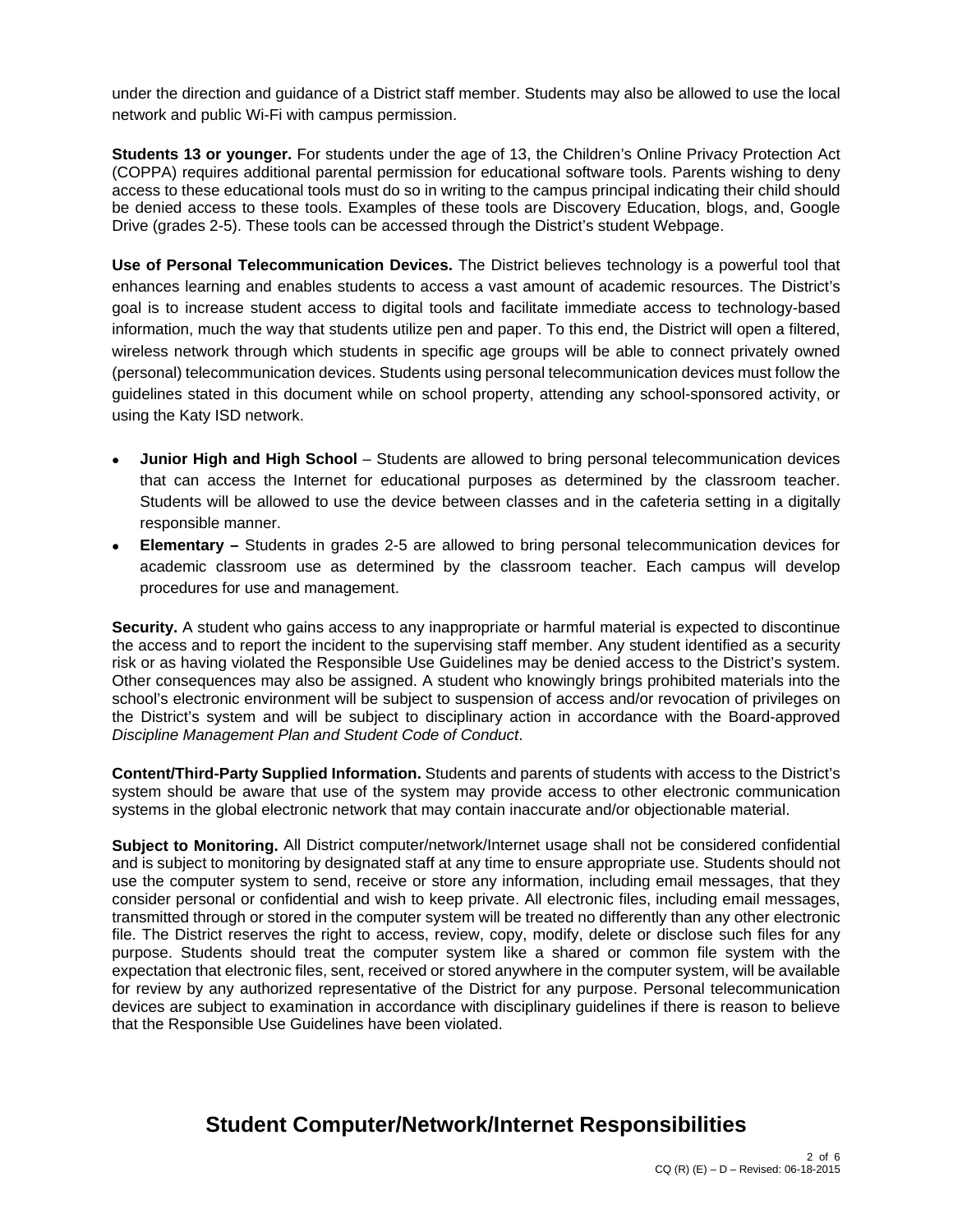District students are bound by all portions of the Responsible Use Guidelines. A student who knowingly violates any portion of the Responsible Use Guidelines will be subject to suspension of access and/or revocation of privileges on the District's system and will be subject to disciplinary action in accordance with the Board-approved *Discipline Management Plan and Student Code of Conduct*.

**Use of Social Networking/Digital Tools.** Students may participate in District-approved social media learning environments related to curricular projects or school activities and use digital tools, such as, but not limited to, mobile devices, blogs, discussion forums, RSS feeds, podcasts, wikis, Google Drive, and online meeting sessions. The use of blogs, wikis, podcasts, and other digital tools are considered an extension of the classroom. Verbal or written language that is considered inappropriate in the classroom is also inappropriate in all uses of blogs, wikis, podcasts, and other District-approved digital tools. Digitally transmitted content that includes inappropriate language, images or content is prohibited.

**Use of System Resources.** Students are asked to purge email or outdated files on a regular basis.

**Password Confidentiality.** Students are required to maintain password confidentiality by not sharing their password with others. Students may not use another person's system account.

**Reporting Security Problem.** If knowledge of inappropriate material or a security problem on the computer/network/Internet is identified, the student should immediately notify the supervising staff member. The security problem should not be shared with others.

#### **The following guidelines must be adhered to by students using a personally-owned telecommunication device at school:**

- Internet access is filtered by the District on personal telecommunication devices in the same manner as District-owned equipment. If network access is needed, connection to the filtered, wireless network provided by the District is required.
- These devices are the sole responsibility of the student owner. The campus or District assumes no responsibility for personal telecommunication devices if they are lost, loaned, damaged or stolen and only limited time or resources will be spent trying to locate stolen or lost items.
- These devices have educational and monetary value. Students are prohibited from trading or selling these items to other students on District property, including school buses, and at school-sponsored or school-related activities on or off school property.
- Each student is responsible for his/her own device: set-up, maintenance, charging, and security. Staff members will not store student devices at any time, nor will any District staff diagnose, repair, or work on a student's personal telecommunication device.
- Availability of telecommunication devices will not be used as a factor in grading or assessing student work. Students who do not have access to personal telecommunication devices will be provided with comparable District-owned equipment or given similar assignments that do not require access to electronic devices.
- Telecommunication devices are only to be used for educational purposes at the direction of a classroom teacher or as stated for specific age groups.
- Campus administrators and staff members have the right to prohibit use of devices at certain times or during designated activities (i.e. TAKS and STAAR testing, classroom testing situations, campus presentations, theatrical performances, or guest speakers) that occur during the school day.
- An appropriately-trained administrator may examine a student's personal telecommunication device and search its contents, in accordance with disciplinary guidelines.

## **Inappropriate Use**

Inappropriate use includes, but is not limited to, those uses that violate the law, that are specifically named as violations in this document, that violate the rules of network etiquette, or that hamper the integrity or security of this computer/network/Internet system or any components that are connected to it. The following actions are considered inappropriate uses, are prohibited, and will result in revocation of the student's access to the computer/network/Internet.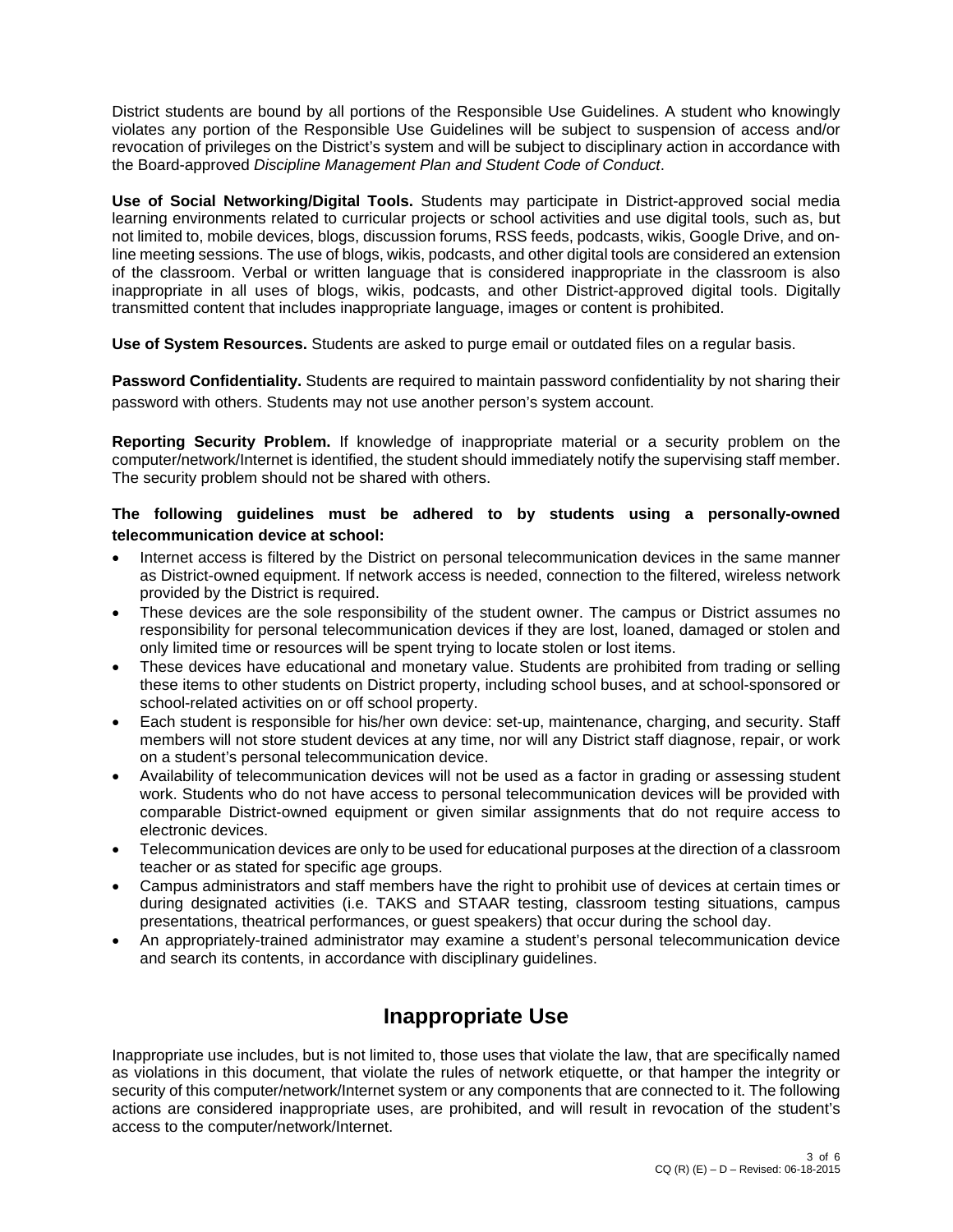**Violations of Law.** Transmission of any material in violation of any federal or state law is prohibited. This includes, but is not limited to:

- threatening, harassing, defamatory or obscene material;
- copyrighted material;
- plagiarized material;
- material protected by trade secret; or
- blog posts, Web posts, or discussion forum/replies posted to the Internet which violate federal or state law.

Tampering with or theft of components from District systems may be regarded as criminal activity under applicable state and federal laws. Any attempt to break the law through the use of a District computer/network/Internet account may result in prosecution against the offender by the proper authorities. If such an event should occur, the District will fully comply with the authorities to provide any information necessary for legal action.

**Modification of Computer.** Modifying or changing computer settings and/or internal or external configurations without appropriate permission is prohibited.

**Transmitting Confidential Information.** Students may not redistribute or forward confidential information without proper authorization. Confidential information should never be transmitted, redistributed or forwarded to outside individuals who are not expressly authorized to receive the information. Revealing personal information (such as, but not limited to, home addresses, phone numbers, email addresses, birthdates) about oneself or of others is prohibited.

**Commercial Use.** Use of the system for any type of income-generating activity is prohibited. Advertising the sale of products, whether commercial or personal is prohibited.

**Marketing by Non-KISD Organizations.** Use of the system for promoting activities or events for individuals or organizations not directly affiliated with or sanctioned by the District is prohibited.

**Vandalism/Mischief.** Any malicious attempt to harm or destroy District equipment, materials or data;, or the malicious attempt to harm or destroy data of another user of the District's system, or any of the agencies or other networks to which the District has access is prohibited. Deliberate attempts to degrade or disrupt system performance are violations of District policy and administrative regulations and may constitute criminal activity under applicable state and federal laws. Such prohibited activity includes, but is not limited to, the uploading or creating of computer viruses.

Vandalism as defined above is prohibited and will result in the cancellation of system use privileges. Students committing vandalism will be required to provide restitution for costs associated with system restoration and may be subject to other appropriate consequences. [See the Board-approved *Discipline Management Plan and the Student Code of Conduct*.]

**Intellectual Property/Copyright Violations.** Students must always respect copyrights and trademarks of third-parties and their ownership claims in images, text, video and audio material, software, information and inventions. The copy, use, or transfer of others' materials without appropriate authorization is not allowed. Downloading or using copyrighted information without following approved District procedures is also prohibited.

**Plagiarism.** Fraudulently altering or copying documents or files authored by another individual is prohibited.

**Impersonation.** Attempts to log on to the computer/network/Internet impersonating a system administrator or District employee, student, or individual other than oneself, will result in revocation of the student's access to computer/network/Internet.

**Illegally Accessing or Hacking Violations.** Intentional or unauthorized access or attempted access of any portion of the District's computer systems, networks, or private databases to view, obtain, manipulate, or transmit information, programs, or codes is prohibited.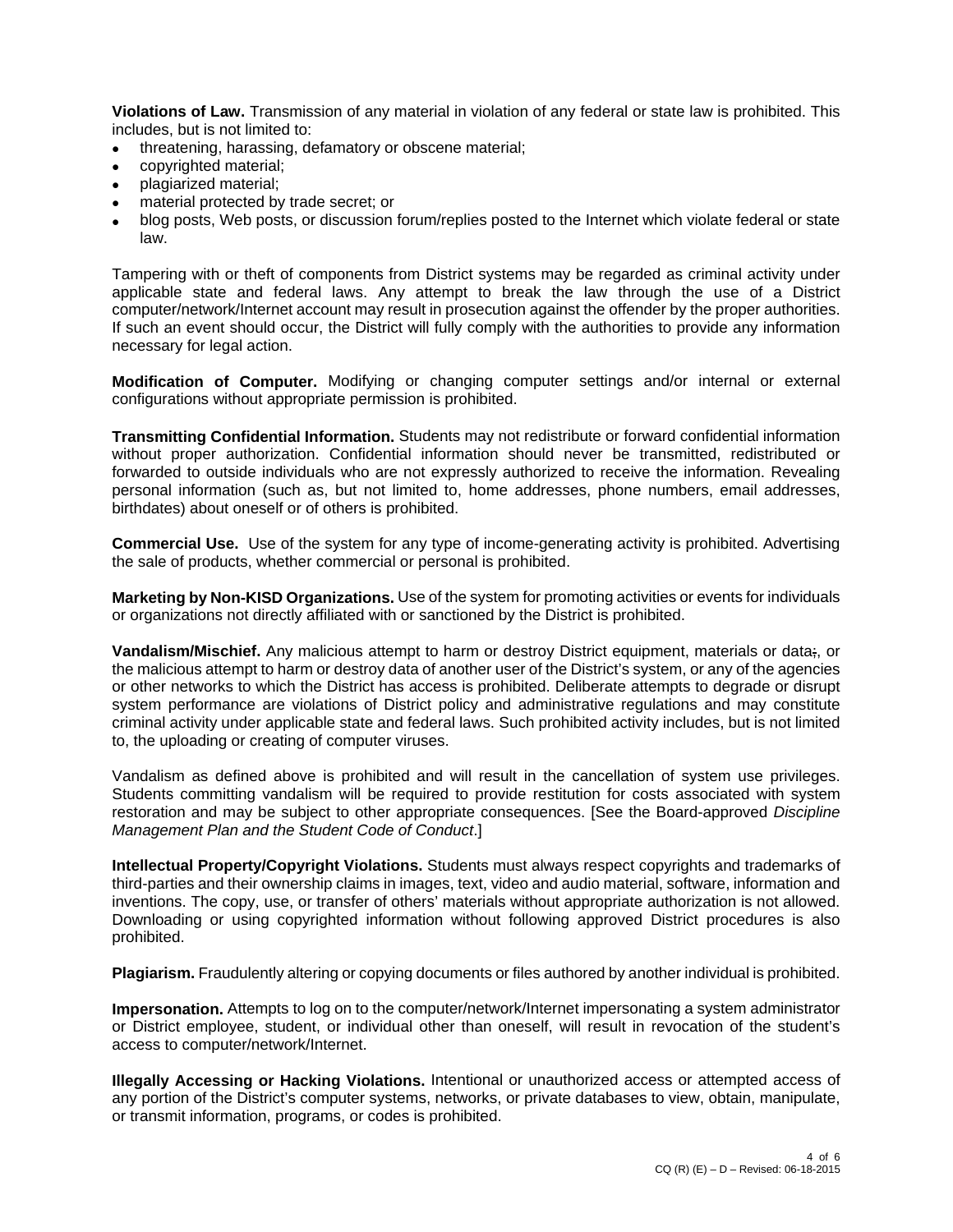**File/Data Violations.** Deleting, examining, copying, or modifying files and/or data belonging to other users, without their permission is prohibited.

**System Interference/Alteration.** Deliberate attempts to exceed, evade or change resource quotas are prohibited. The deliberate causing of network congestion through mass consumption of system resources is prohibited.

## **Student Email Accounts and Electronic Communication Tools**

Electronic communication is an important skill for 21<sup>st</sup> Century students. By providing this tool, the District is equipping students with the skills necessary for success in the business. Students in grades 6 - 12 are given access to a District student email account. This account is set up with the student's user ID. Students must abide by the guidelines established at Email and Communication Tools. Student email accounts will be available for use by students in grades 6-12 while they are currently enrolled in the District. Parents wishing to deny access to District email must do so in writing to the campus principal. As appropriate, project email accounts may be granted for educational activities for students in grades K-5 at the request of the classroom teacher. Students in grades 2-5 are granted an email account for the purpose of providing a username to the educational learning tools such as Discovery Education, wikis and Google Drive that aid learning at school and at home.

Email and other digital tools such as, but not limited to blogs and learning management systems, are tools used to communicate within the District. The use of these communication tools should be limited to instructional, school-related activities, or administrative needs. Email is subject to monitoring by appropriate staff.

Students in grades 6-12 should check email frequently, delete unwanted messages promptly, and stay within the email server space allocations. Email attachments are limited to 2MB or smaller. Internet access to personal email accounts is not allowed.

Students should keep the following points in mind:

**Perceived Representation.** Using school-related email addresses, blogs, wikis, and other communication tools might cause some recipients or other readers of the email to assume that the student's comments represent the District or school, whether or not that was the student's intention.

**Privacy.** Email, blogs, wikis, and other communication within these tools should not be considered a private, personal form of communication. Private information, such as home addresses, phone numbers, last names, pictures, or email addresses, should not be divulged. To avoid disclosing email addresses that are protected, all email communications to multiple recipients should be sent using the blind carbon copy (bcc) feature.

**Inappropriate Language.** Using obscene, lewd, inflammatory, threatening, or disrespectful language in emails blogs, wikis, or other communication tools is prohibited. Sending messages that could cause danger or disruption, personal attacks, including prejudicial or discriminatory attacks are prohibited.

**Political Lobbying.** Consistent with State ethics laws, District resources and equipment, including, but not limited to, emails, blogs, wikis, or other communication tools must not be used to conduct any political activities, including political advertising or lobbying. This includes using District communication tools to create, distribute, forward, or reply to messages, from either internal or external sources, which expressly or implicitly support or oppose a candidate for nomination or election to either a public office or an office of a political party or support or oppose an officeholder, a political party, or a measure (a ballot proposition). These guidelines prohibit direct communications as well as the transmission or forwarding of emails, hyperlinks, or other external references regarding any political advertising.

**Forgery.** Forgery or attempted forgery of email messages is prohibited. Attempts to read, delete, copy or modify the email of other system users, deliberate interference with the ability of other system users to send/receive email, or the use of another person's user ID and/or password is prohibited.